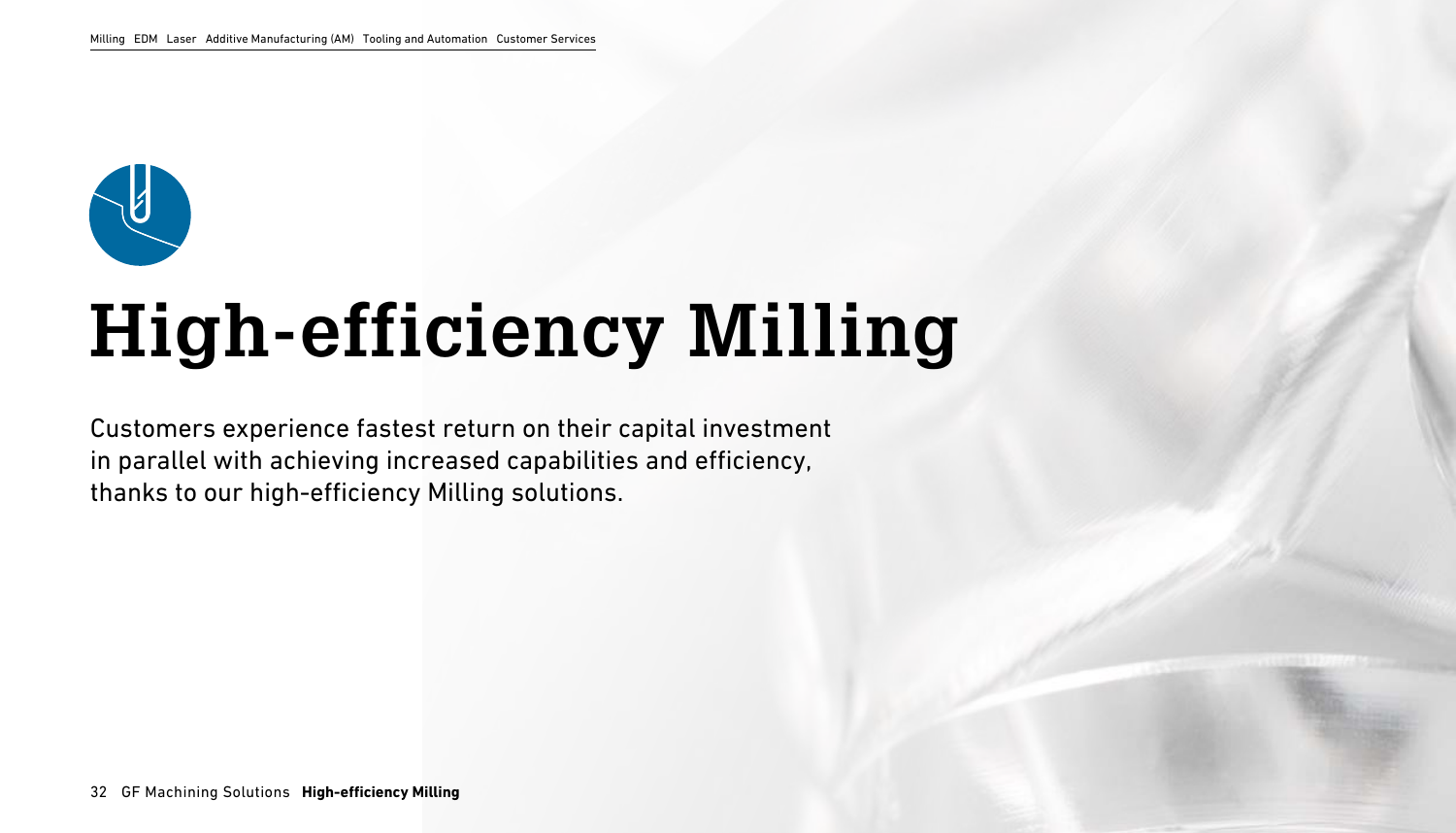Five-axis







Three-axis









X travel (mm)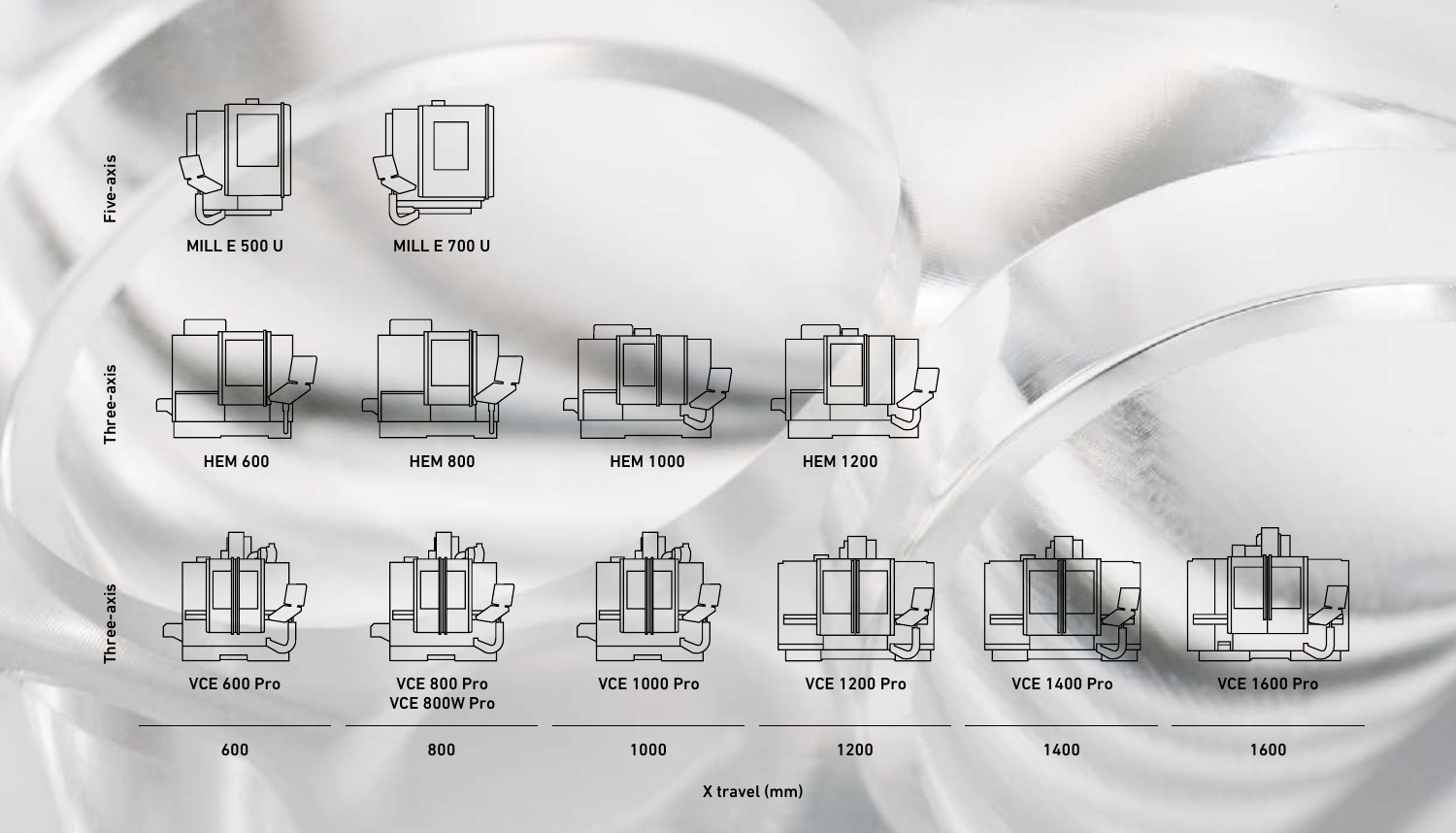## Mikron **MILL E 500 U MILL E 700 U**

**Five-axis simultaneous machining**



- $\blacksquare$  Easiest step up into five-axis applications with fast return on investment (ROI)
- $\blacksquare$  Highly configurable to fit the application
- $\blacktriangleright$  Standard solution with above-average benefits (reliability and productivity)



| <b>Main specifications</b>                                                                                                           | MILL E 500 U (RTT 5-Ax / RTT 5-Ax Simultan)                              | MILL E 700 U (RTT 5-Ax / RTT 5-Ax Simultan)                              |  |  |  |  |  |  |  |
|--------------------------------------------------------------------------------------------------------------------------------------|--------------------------------------------------------------------------|--------------------------------------------------------------------------|--|--|--|--|--|--|--|
| $mm$ (in)<br>Travel X.Y.Z <sup>*</sup>                                                                                               | 500 x 450 x 400 (19.68 x 17.71 x 15.75)                                  | 700 x 600 x 500 (27.55 x 23.62 x 19.68)                                  |  |  |  |  |  |  |  |
| Swiveling axis / tilting axis                                                                                                        | $-65/+120/$ n x 360                                                      | $-65/+120/$ n x 360                                                      |  |  |  |  |  |  |  |
| Working Spindle (40% ED, S6)<br>rpm / kW / Nm                                                                                        | 20 000 (HSK-A63) / 36 / 120 **                                           | 20000 (HSK-A63) / 36 / 120 **                                            |  |  |  |  |  |  |  |
| m/min (ipm)<br>Feed rate / rapid traverse X, Y, Z                                                                                    | 30 (1181)                                                                | 30 (1181)                                                                |  |  |  |  |  |  |  |
| Feed rate / rapid traverse (swiveling, rotating)<br>rpm                                                                              | 32 / 112 (Linear)   17 / 28 (Gearbox)                                    | 32 / 112 (Linear)   17 / 28 (Gearbox)                                    |  |  |  |  |  |  |  |
| mm / kg (lbs)<br>Clamping surface / max. load                                                                                        | Ø 500 / 3+2, 5-Axis 200 (441), XYZ 300 (661)                             | Ø 630 / 3+2, 5-Axis 300 (661), XYZ 400 (882)                             |  |  |  |  |  |  |  |
| Tool magazines (piece)                                                                                                               | 30/60 (ISO-BT-CAT 40)   60 (HSK-A63)                                     | 30/60 (ISO-BT-CAT 40)   60 (HSK-A63)                                     |  |  |  |  |  |  |  |
| Automation: pallet size / number<br>mm / piece                                                                                       | UPC (320 x 320), Dynafix (350 x 350) / 7<br>MTS. Delphin (400 x 400) / 5 | UPC (320 x 320), Dynafix (350 x 350) / 7<br>MTS. Delphin (400 x 400) / 5 |  |  |  |  |  |  |  |
| Max. load<br>kg (lbs)                                                                                                                | 200 (441)                                                                | 200 (441)                                                                |  |  |  |  |  |  |  |
| Control unit<br>Heidenhain/FANUC                                                                                                     | iTNC 530 HSCI FS / 0i-MD                                                 | iTNC 530 HSCI FS / 0i-MD                                                 |  |  |  |  |  |  |  |
| 12 000 (ISO / BT-40) / 20 / 97 (Heidenhain 40 % ED, S6)   12 000 (ISO / BT-40) / 15 / 95 (FANUC 60%, S3)<br><b>Optional Spindles</b> |                                                                          |                                                                          |  |  |  |  |  |  |  |

\* Longitudinal x lateral x vertical \*\* Heidenhain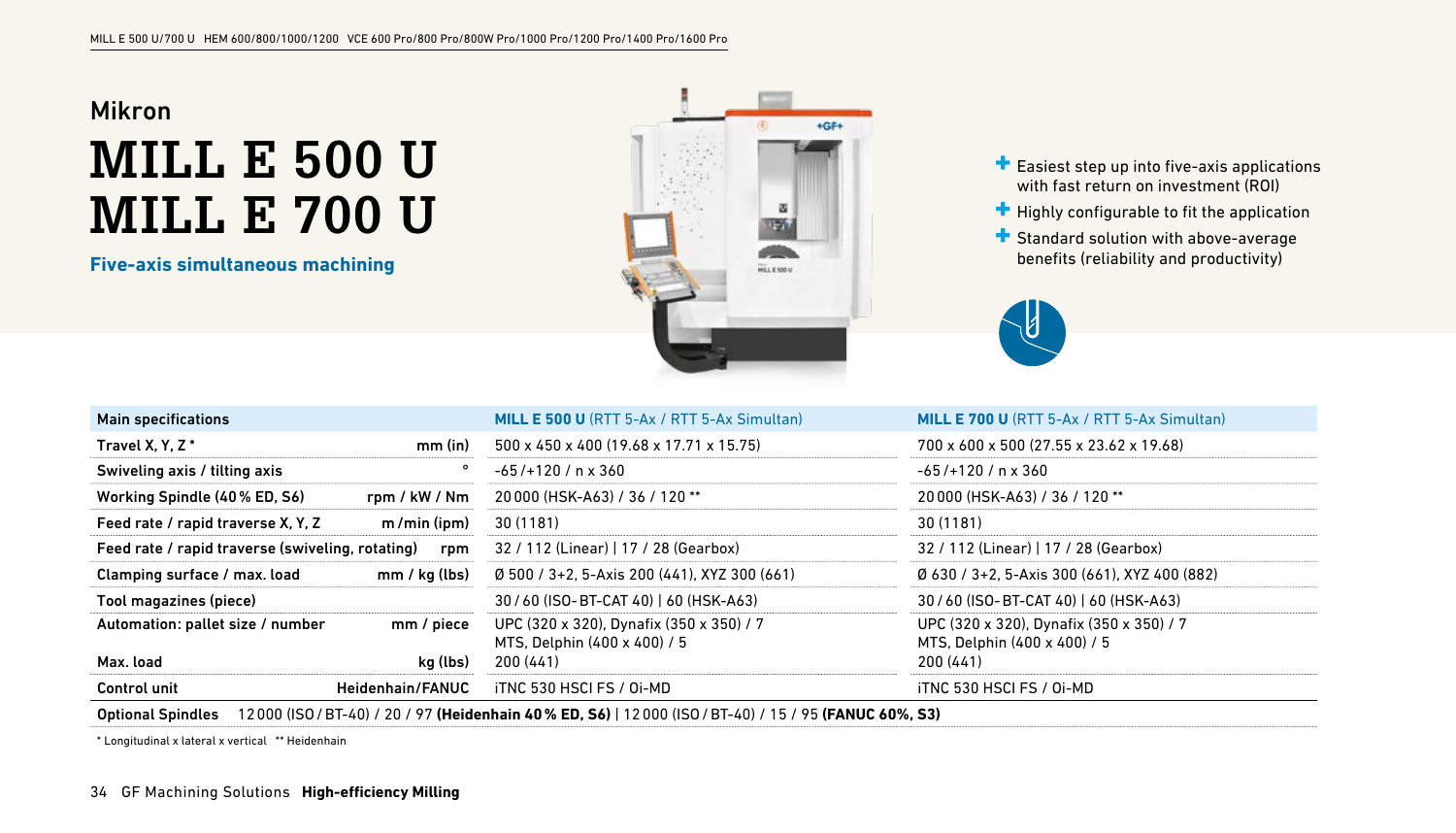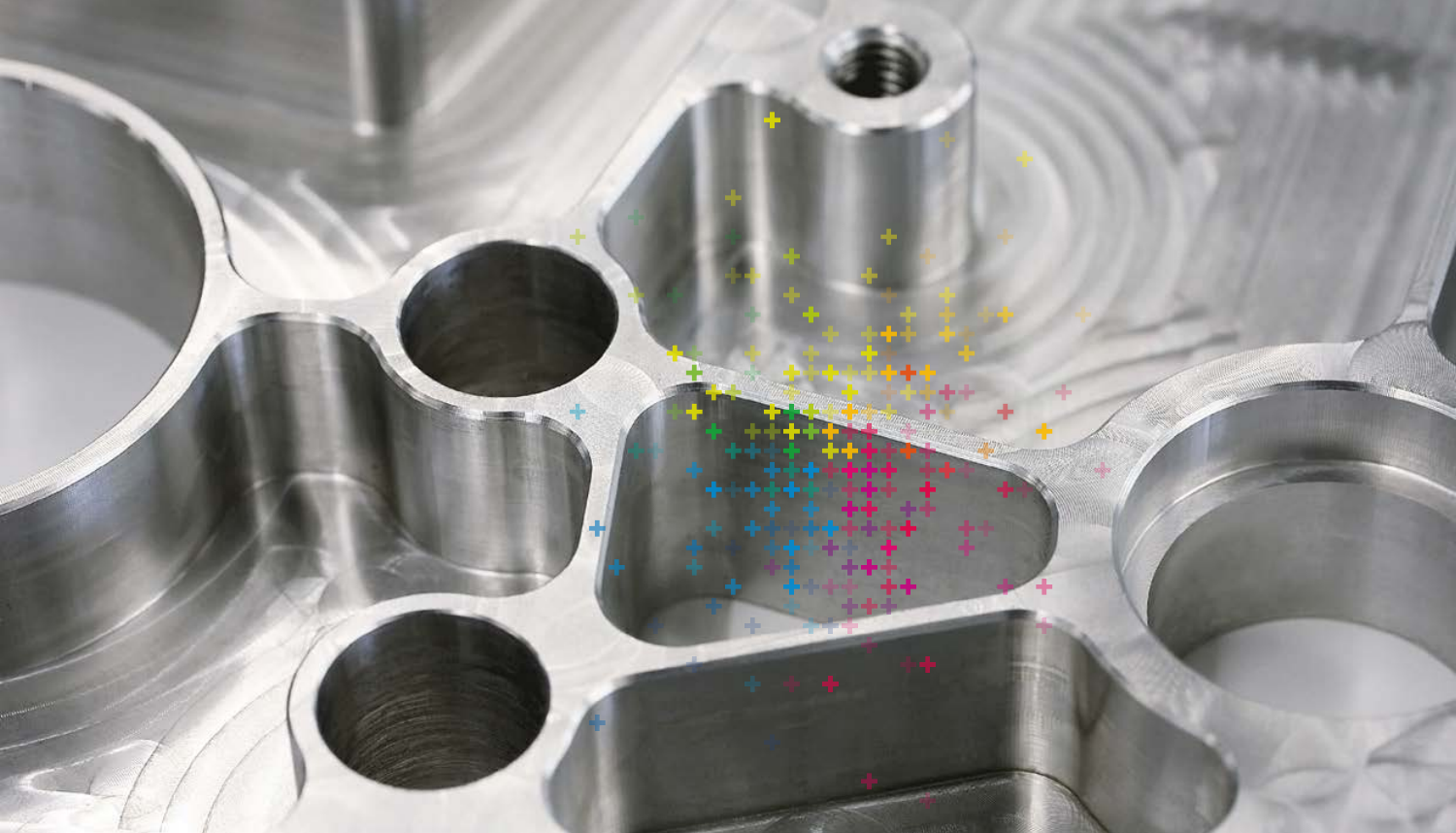## Mikron **VCE 600/800(W)/1000/1200/1400/1600 Pro**

**Reliable solution for simple to complex single molds and parts or series**

| <b>Main specifications</b>           |                      | <b>VCE 600 Pro</b>                                                                                                      | VCE 800 Pro                            | VCE 800W Pro                            |
|--------------------------------------|----------------------|-------------------------------------------------------------------------------------------------------------------------|----------------------------------------|-----------------------------------------|
| Travel X, Y, Z *                     |                      | mm (in) $600 \times 500 \times 540$ (23.62 x 19.68 x 21.26)                                                             | 800 x 500 x 540 (31.5 x 19.68 x 21.26) | 860 x 560 x 600 (33.86 x 22.05 x 23.62) |
| Working Spindle (40% ED, S6)         |                      | rpm / kW / Nm 10000 (ISO / BT-40) / 18.5 / 149                                                                          | 10000 (ISO / BT40) / 18.5 / 149        | 10000 (ISO/BT40) / 18.5 / 149           |
| Rapid traverse X, Y                  | m/min(ipm) 40 (1575) |                                                                                                                         | 40 (1575)                              | 40 (1575)                               |
| Rapid traverse Z                     | m/min(ipm) 40 (1575) |                                                                                                                         | 40 (1575)                              | 40 (1575)                               |
| <b>Clamping surface</b><br>Max. load |                      | mm 700 x 500<br><b>kg (lbs)</b> 800 (1764)                                                                              | 910 x 500<br>1100 (2425)               | 1000 x 560<br>1350 (2976)               |
| Tool magazine                        |                      | piece 24 / 40 (ISO/BT-40)                                                                                               | 24 / 40 (ISO/BT-40)                    | 24 / 40 / 60 (ISO/BT-40)                |
| Control unit                         | Heidenhain iTNC 620  |                                                                                                                         | <b>iTNC 620</b>                        | <b>iTNC 620</b>                         |
|                                      |                      | Optional Spindles 14000 (ISO / BT-40) / 18.5 / 106   6000 (ISO-50) / 18 / 350 **   16000 (ISO / BT-40) / 14.75 / 94 *** |                                        |                                         |

\* Longitudinal x lateral x vertical \*\* VCE 1600 Pro \*\*\* VCE 600 / 800 / 800W / 1000 Pro